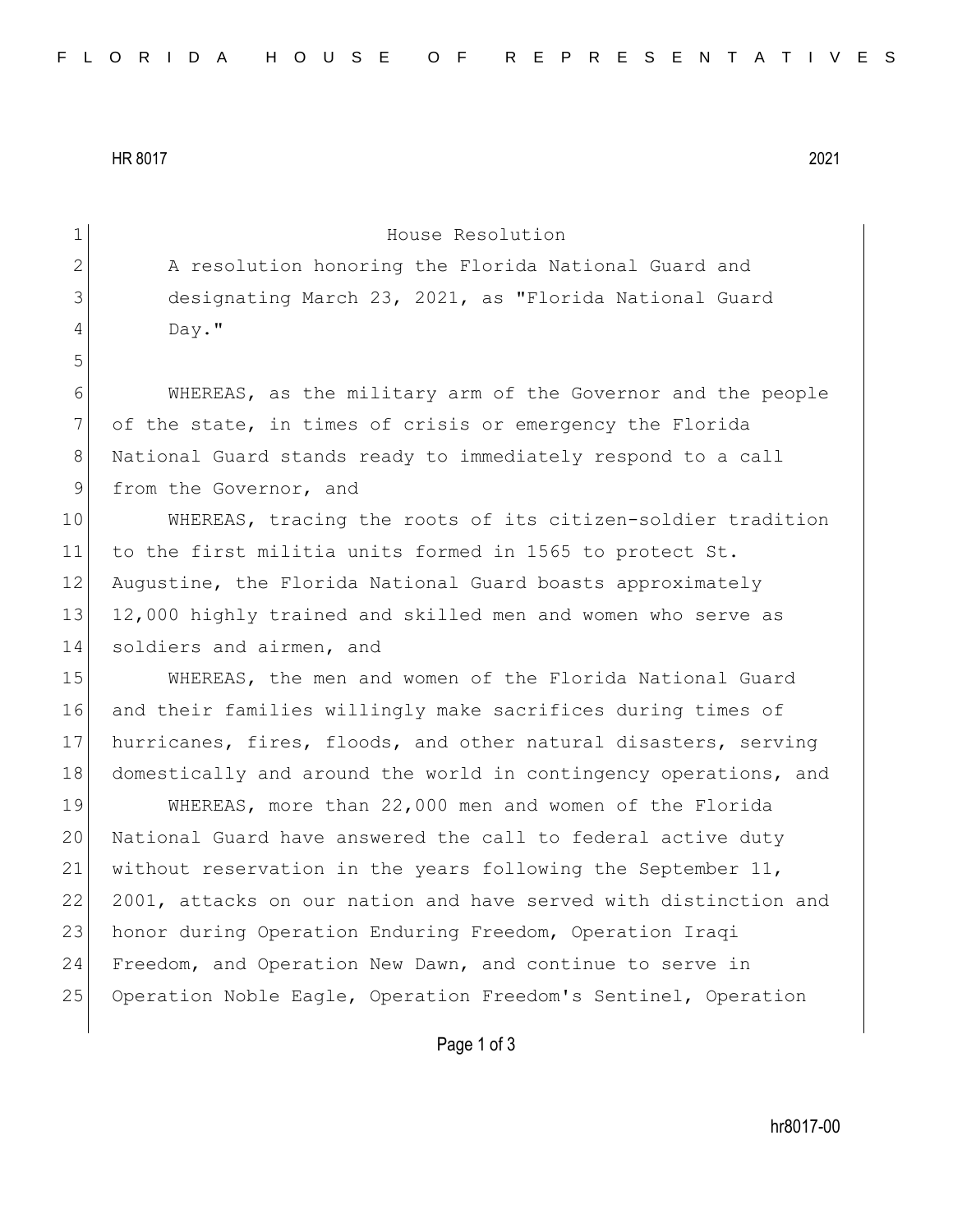HR 8017 2021

26 Inherent Resolve, and Operation Observant Compass, which 27 continue to take these dedicated Guardsmen far from their 28 families and friends while they ensure we are safe at home, and 29 WHEREAS, a number of employers of Florida National Guard 30 members make significant sacrifices to conduct their businesses 31 during Florida National Guard deployments and ensure these 32 soldiers and airmen may return to their jobs upon their return 33 home, and 34 WHEREAS, the men and women of the Florida National Guard 35 remain involved in hundreds of community service projects across 36 the state each day while preparing for their federal duty, 37 protecting the citizens of this state during emergencies, and 38 supporting local programs that contribute to the quality of life 39 we enjoy in this state and the United States of America, NOW, 40 THEREFORE, 41 42 Be It Resolved by the House of Representatives of the State of 43 Florida: 44 45 That in honor of the significant contributions and 46 consistent readiness of the Florida National Guard and in 47 grateful acknowledgment of the faithful service of its dedicated 48 soldiers and airmen, March 23, 2021, is designated as "Florida 49 National Guard Day." 50 BE IT FURTHER RESOLVED that a copy of this resolution be

Page 2 of 3